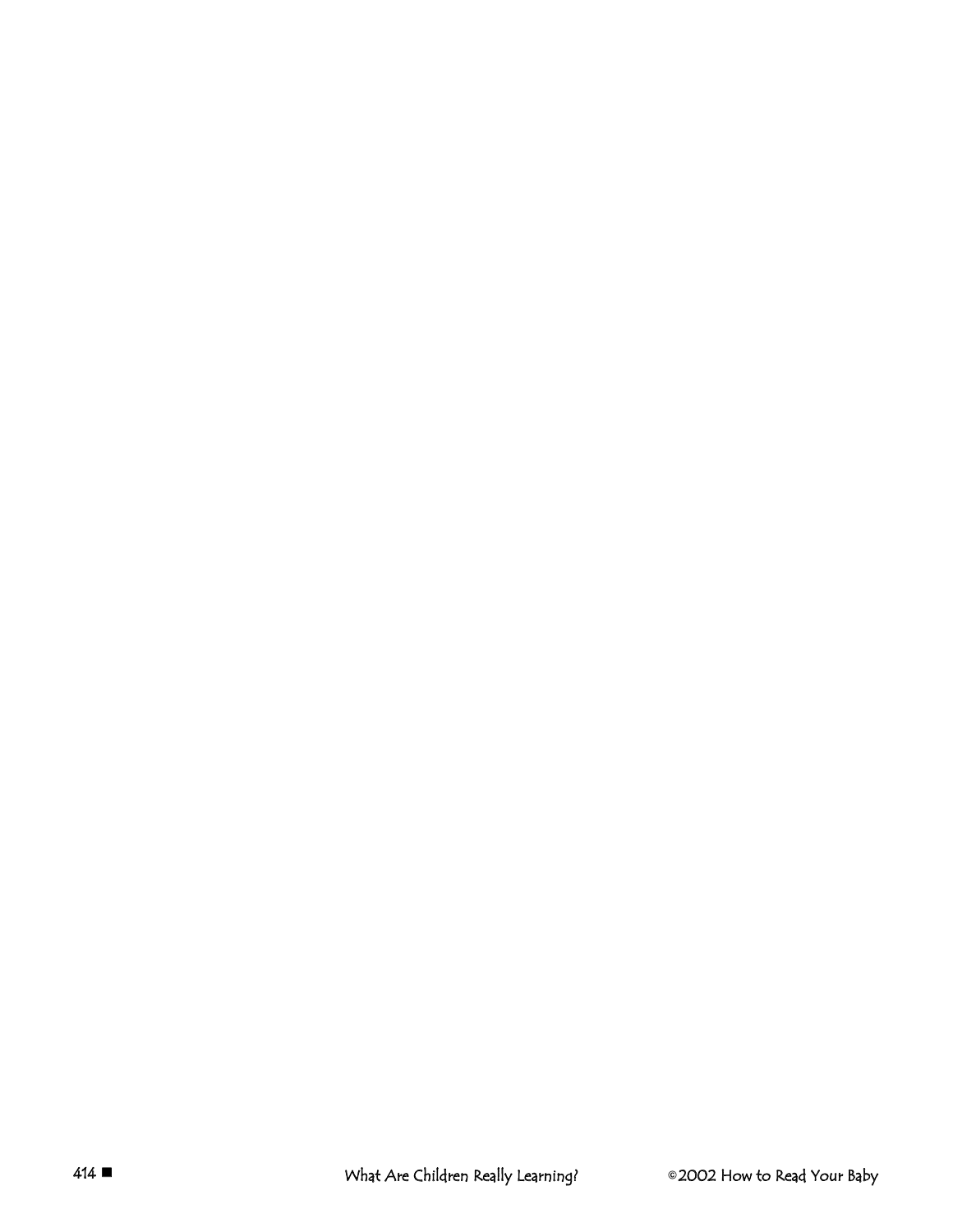

1. The first relationships are the foundation for all learning. An incredible amount of learning occurs in the first three years of life. Babies go from awkward sucking motions to peanut butter sandwiches, from coos and smiles to books and songs, from jerky movements to climbing and jumping. Much of this is biologically programmed. Parents do not teach their babies to reach, sit, or crawl; these skills happen because of brain maturation. Developmental milestones are similar and predictable for most babies. If babies are so similar, why are adults so different?

Parents plan and interpret most of their baby's experiences. Through relationships with their parents, babies are really learning how to control their nervous systems and emotions, how to organize and focus their minds and how to behave so as to "fit in" and enjoy other humans. These are lessons of stabilization and socialization. These lessons will be different for every baby.

2. Parents influence the uniqueness of their child. Parents provide the genetic makeup that determines differences in skin color, hair color, stature, and temperament. These genes may also play a role in what babies will be good at, such as throwing a ball, writing a book, or being a musician. Parents contribute to the differences between babies by the nutrition they provide and by the routines they establish. Babies' and toddlers' schedules and surroundings influence their health and play a role in what they learn.

More importantly, parents provide the cocoon that surrounds, nurtures, and guides the child's maturation and learning. In the first three years, the relationship with parents gives babies and toddlers feelings of safety and protection, while also giving shape and structure to their lives. Parents regulate their child's temperament and emotion. They calm and comfort. Parents focus and engage. They model and share feelings and actions. Through emotional sharing, parents help interpret their child's experiences as "good" or "bad." For example, a parent's emotional reaction when a bee or spider is in the house tells the child if this is interesting or fearful. Positive relationships give stability, which organizes a child's brain. This maximizes development and opens the doors to possibility.

3. In the first year, parents establish their child's foundation for learning. Parents who provide a safe nurturing place for babies to survive teach confidence and trust. Parents who share positive, calm emotions steady their babies' sensitive nervous systems. They teach self-control and balance. Parents who set patterns and schedules give babies a sense of focus and structure. Parents who provide the human model for babies to copy teach the baby how to manage new people and new experiences. By guiding babies with appropriate toys and experiences, parents set small, reachable goals that give their babies feel-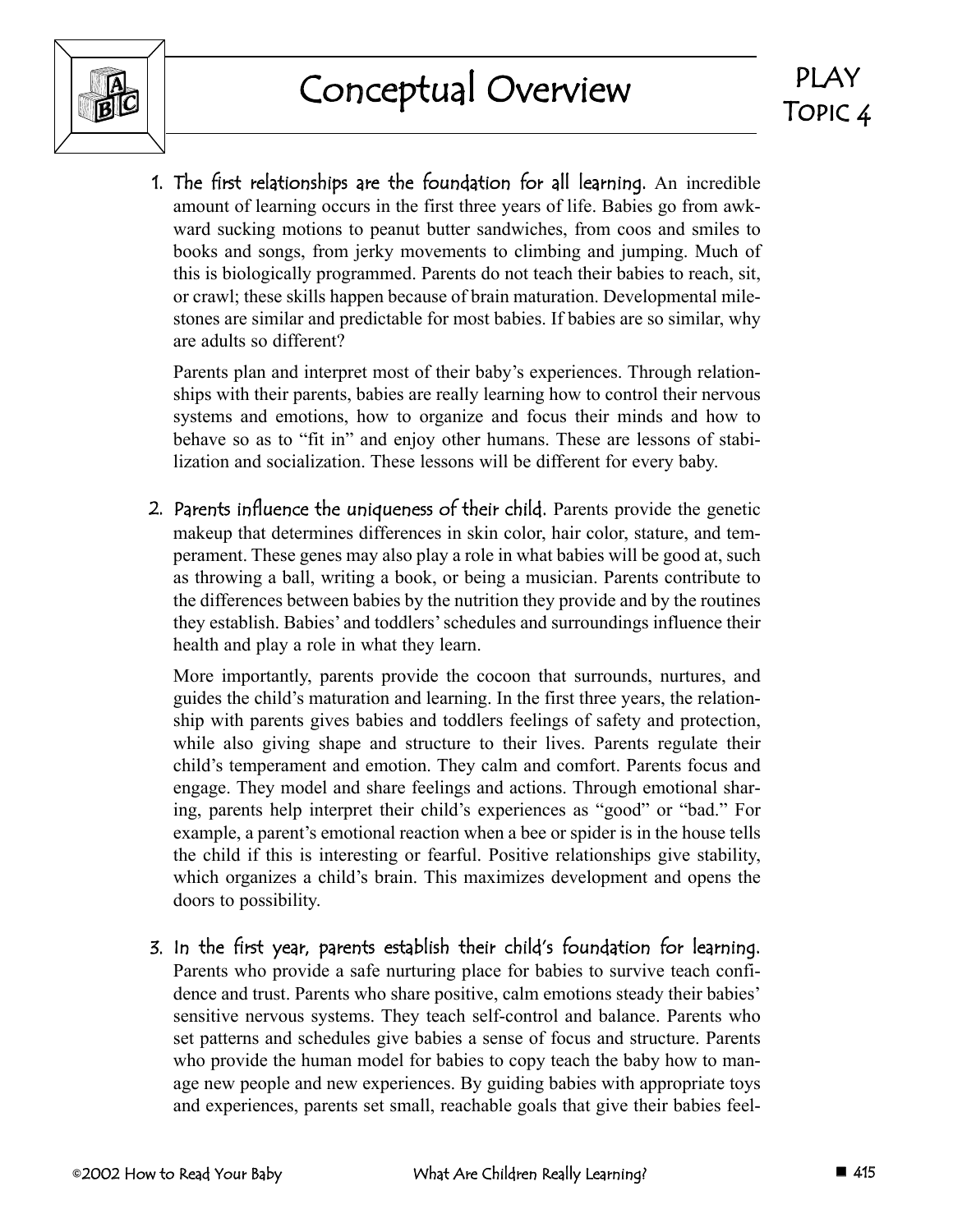> ings of mastery. Parents who provide praise and love help their babies feel valued. This gives babies stability or balance.

4. In the second and third year, parents teach and model social skills. As the child matures, learning becomes more complex. By the end of the first year, most babies are trying to walk and beginning to say words. There is a strong spurt in initiative. "What can I do? How far can I go? What are all of these things in my world?" The toddler is experimenting with power. "How do I affect others? How do I get what I want?" "What if I say 'NO'?"

The lessons of the second year are about social skills. Parents are teaching their toddlers how to "fit in" and belong with other humans. When parents regulate their toddlers' emotional swings, they are teaching self-control. When parents allow their toddlers to feel independent and powerful, they are teaching competence and problem solving. When parents know *how* and *when* to limit toddlers, they are teaching respect.

As toddlers begin learning words, parents are teaching meanings. They teach their toddlers how to clearly express their needs and how to negotiate their wants. Parents teach their toddlers how to use others as helpers. They teach their toddlers how to cooperate and to share. Parents show toddlers how to be patient and how to understand about others' feelings. In this way they are helping their children develop empathy and conscience. In the first three years, parents define their child's basic sense of values — the "do's" and "don'ts" of living together.

5. How parents teach defines how babies and toddlers will learn. The differences in how parents teach and model behavior will make a lasting difference in how the child continues to learn. Teaching styles can give confidence and make learning exciting, or they can confuse and inhibit learning. Differences in motivation to learn, ability to focus, and persistence are initiated within the relationships of the first three years.

Often parents have learned their teaching styles from their own parents. Some have copied grandparents; some have watched teachers and mentors they like. Today we know much more about how babies and toddlers learn in these early years. We can offer parents new information and different styles to use. The mentoring styles (scaffolding, supporting, and instructing) are the best ways to encourage learning. Changing a parent's teaching style is not easy. It takes commitment and practice.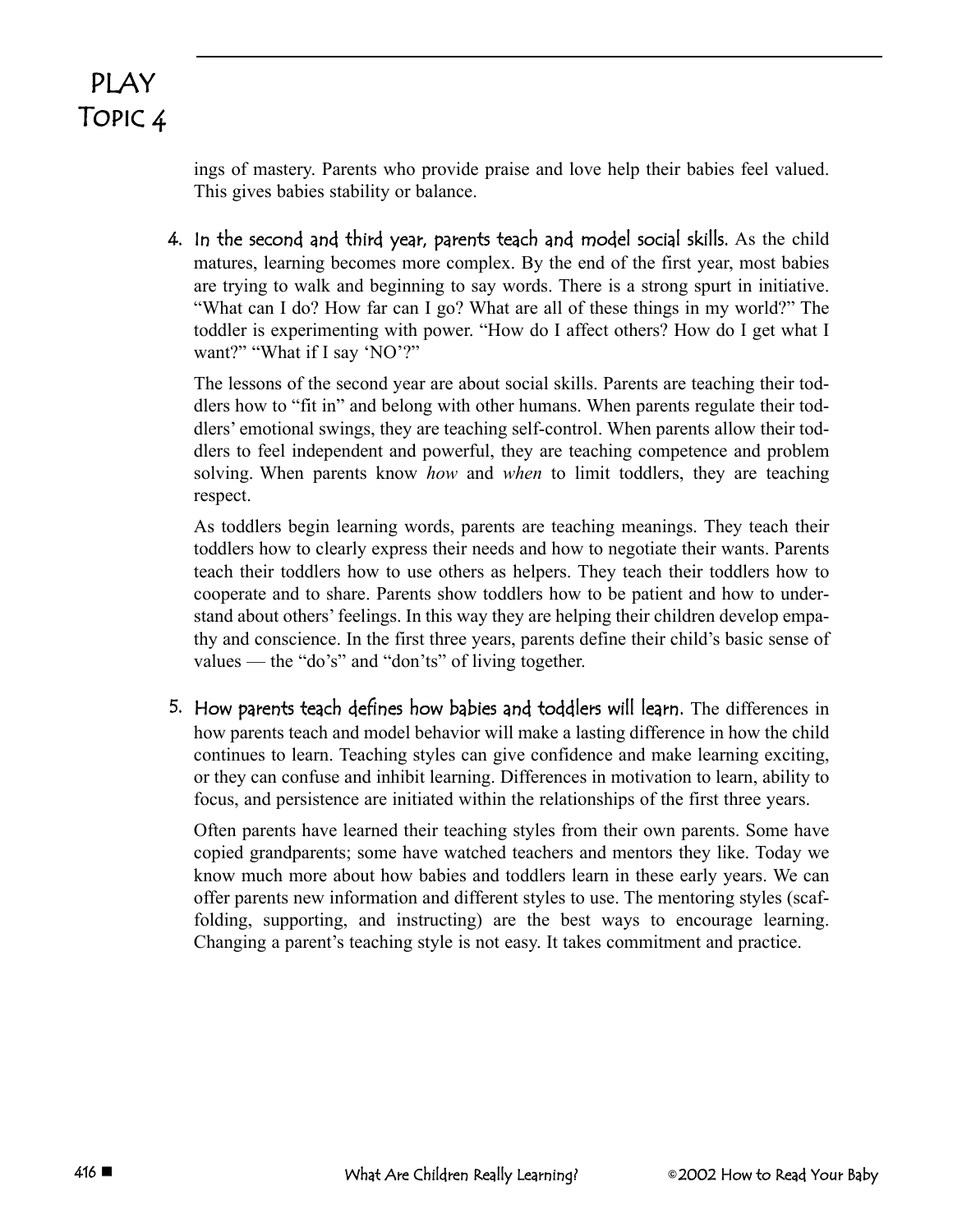

# Tools for Presentation

### Terms to Understand

#### **Appropriate**

especially suitable or fitting for the baby's developmental or emotional level

#### **Assurance**

a guarantee; feeling sure and safe; being confident of parents' protection and guidance

#### **Commitment**

*generally,* a pledge to do something; *specifically,* a promise to be there as the baby's base of safety

#### **Empathy**

ability to put oneself in another's place and feel what that person feels

#### **Initiative**

ability or desire to plan and carry out activities without being prompted by others

#### **Interpret**

explain the meaning of

#### **Nurturance**

warm and affectionate physical and emotional • Uniqueness support and care

### Suggested Activities

 *PIPE Activity Cards:* 19, 20, 30, 31, 32, 53, 117, 129

#### **Perfectionistic**

*in general,* holding the highest of expectations, not accepting less than the best; *specific to parenting,* wanting a baby to be without fault, expecting too much of a child too soon

#### **Resiliency**

ability to find balance, regain equilibrium, recover, or adjust easily

#### **Socialization**

learning to fit into a group; understanding the rules and patterns of a group; being able to share emotions and ideas with others

#### **Stability**

a feeling of balance (parents help a baby to learn balance)

#### **Structure**

*generally,* arrange in a definite pattern or organization; *specifically,* provide pathways and guidelines for a baby

quality of being the only one; quality of being very special or unusual

### Other Materials & Supplies

- Clay or Play-Doh<sup>®</sup> for each parent
- Peg board game, either homemade or purchased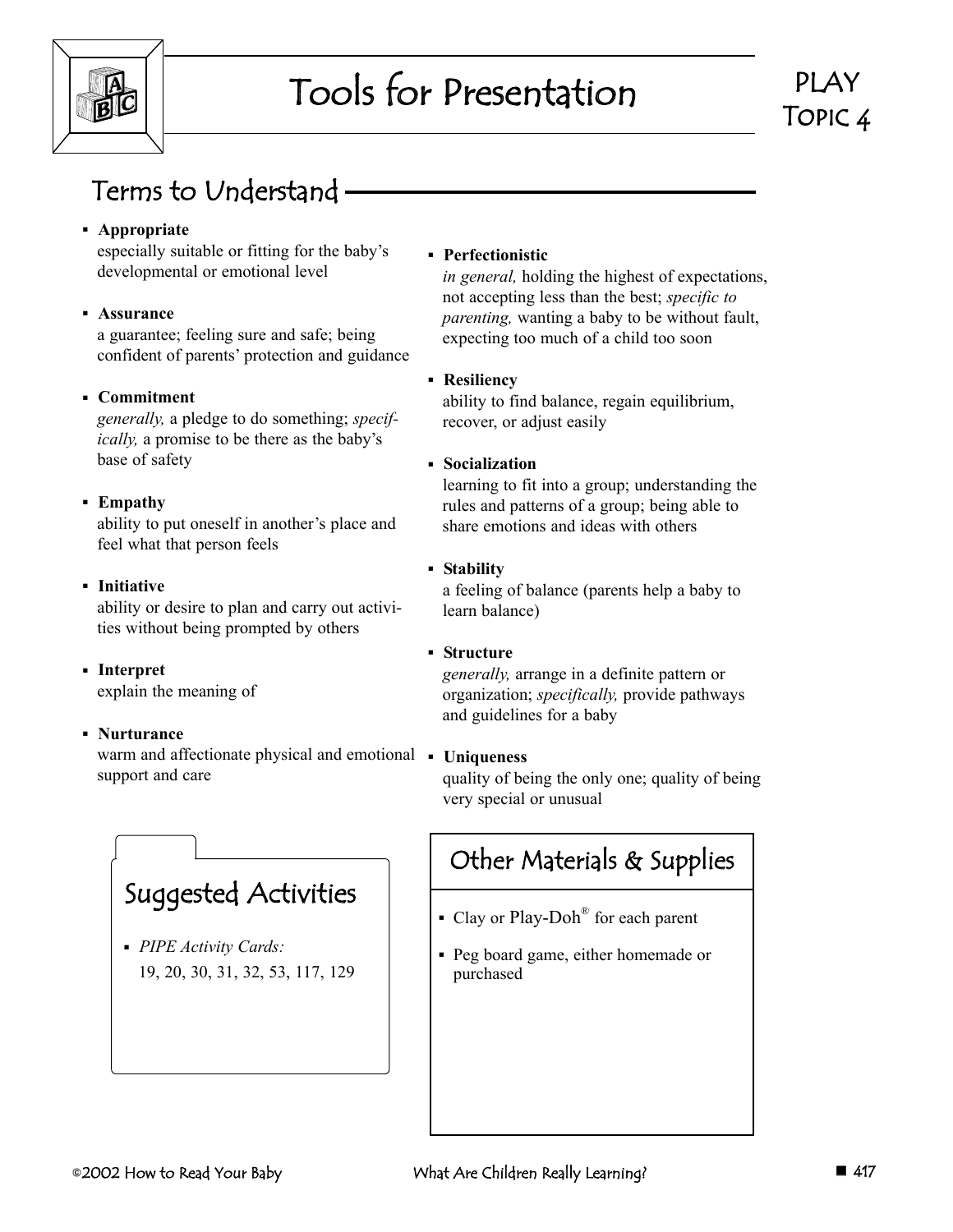### Master Pages in Parent Handouts Notebook

- #219 Topic Animal Artwork
- #220 Inquiry Questions [also see page 413]
- #221 The First Year: Relationships Give Stability [also see page 424]
- #222 The First Year: Providing Stability [also see page 425]
- #223 The Second and Third Years: Relationships Teach Socialization [also see page 426]
- #224 The Second and Third Years: Socialization [also see page 427]
- #225 Teaching Styles [also see page 428]
- #226 Which Style Is This?
- #227 Scaffolding Technique [also see page 429]
- #228 Checking What I Learned
- #229 "DOOZYS": What Are Children Really Learning?

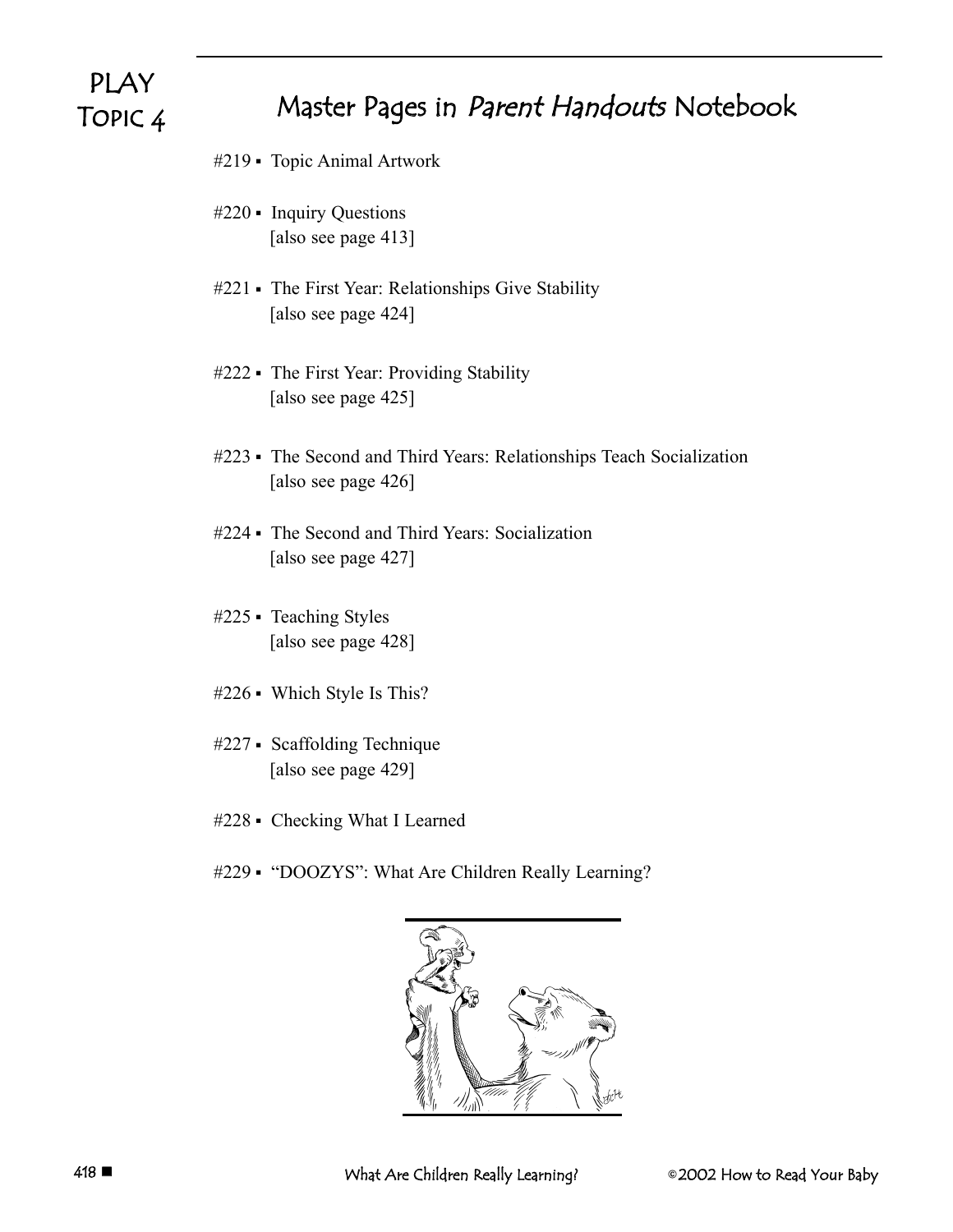

# Instructional Plan



### Outcomes

- Parents will be able to describe what babies and toddlers are learning from the parent-infant relationship during the first three years.
- Parents will demonstrate a teaching style that fosters learning.

## Four-Step Instructional Process



### PRESENTATION OF CONCEPTS

#### Introduction of Topic

#### **We learn through relationships.**

- When we share with another person, we are learning about ...
	- his or her feelings,
	- his or her likes and dislikes,
	- his or her motivations and goals,
	- his or her opinions and habits, and
	- his or her attitudes and values [see *Conceptual Overview* #1].
	- $\Box$  Using clay or Play-Doh<sup>®</sup> have parents sculpt an object. Each parent shares why she made her object. Discuss how parents learned about each other from this activity.

*OR*

- □ Take turns with the parent sharing your dreams for a vacation.
	- How are your ideas and dreams the same or different?
	- What did you learn about each other from sharing in this way?

#### Key Concepts

#### **The first relationship is the foundation for learning.**

- ---Babies learn from relationships with their parents.
- **Parents provide protection, nurturance, structure, and a model for learning.** 
	- □ Use the topic animal artwork to open the discussion of a parent's relationship with his child.
	- □ Use the idea of chairs as metaphor to explore how different relationships, like different chairs, support different feelings.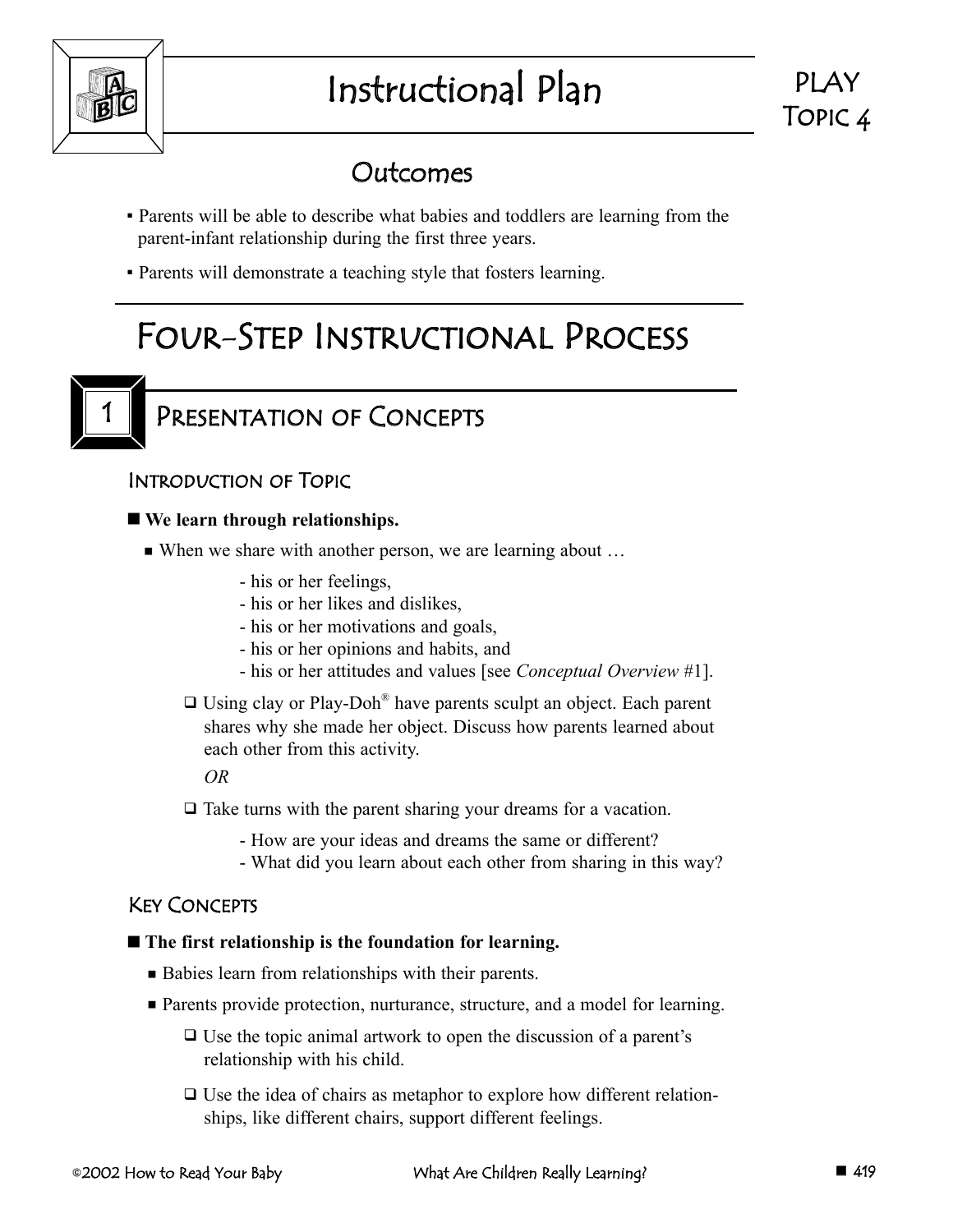Ask parents to imagine an overstuffed chair.

- Ask how they might feel in this chair (e.g., relaxed, invited, supported).
- Now ask them to imagine a hard, straight-backed chair.
	- Ask how they might feel in this chair (e.g., alert or focused).

When might they want a overstuffed chair vs. a straight-backed chair?

How is a parent's relationship with her child like these chairs?

• Parents provide the emotional connection that maximizes learning [see *Conceptual Overview* #2].

 $\Box$  Using clay or Play-Doh<sup>®</sup> each parent molds her favorite chair and explains why this chair became her favorite.

- How is the chair like a parent?
- How does the parent feel in this chair?
- Does she feel protected, focused, relaxed, alert, or social?
- Can she read or learn there?
- Can she express anger or joy there?

Explore with the parent(s) how their relationship with their child/children can maximize learning.

#### **In the first year, babies learn stability.**

- Balance: *"I need you."*
- Trust: *"I can count on you."*
- Confidence: *"I am safe."*
- Belonging: *"I will copy you."*
- Continuity: *"I remember this!"*
- Love: *"I am valued"* [see *Conceptual Overview* #3].
- Discuss key concepts in "The First Year: Relationships Give Stability" [see pg. 424]. Explore with parents the experiences they provide that help create stability and allow learning to happen. Use the handout "The First Year: Providing Stability" [see pg. 425] to illustrate what children feel when their parents provide stability.

#### **In the second year and third year, toddlers learn socialization.**

- **Relationships provide models and support:** 
	- Behavior regulation: *"I know the rules."*
	- Emotional control: *"I can find balance."*
	- Independence: *"I can do it. I am in control."*
	- Social skills: *"I can take turns, share, join."*
	- Communication: *"I can use words."*
	- Belonging: *"I'm valued." and "I belong."* [see *Conceptual Overview* #4].

420 **■** What Are Children Really Learning?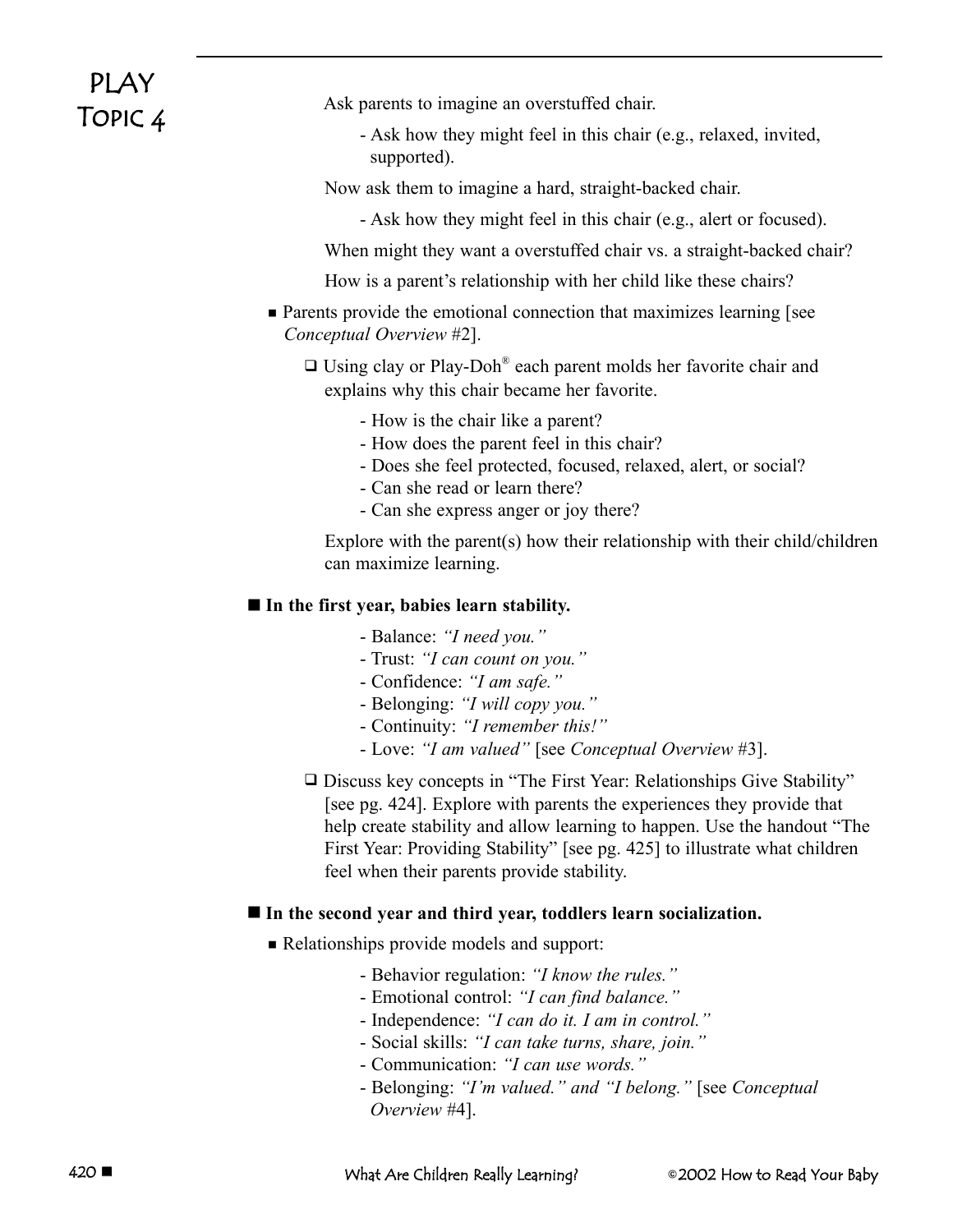□ Using "The Second and Third Years: Relationships Teach Socialization" [see pg. 426], prepare a presentation and discuss how socialization is accomplished through the parent-child relationship.

### PLAY Topic 4

Define socialization as "learning to connect and 'fit in' to a group."

Ask the parents to reflect on ways in which their parents (or surrogates) provided a model for making friends. Were these good experiences?

□ Give to parents "The Second and Third Years: Socialization" [see pg. 427]. Discuss each block, answering these questions:

- How do parents help babies learn these skills?

- Why do these blocks lead to balance and resiliency?

- How does socialization advance learning?

#### **Teaching styles can help or hinder learning.**

□ Have each parent recall his worst and best teacher.

Make a list of "why" for each teacher.

- □ Using the information sheet "Teaching Styles" [see pg. 428], discuss:
	- How this teacher might be categorized.
	- What was learned from this teacher on a "relationships" level (e.g., "I'm a smart person." "I'm a poor student.")
	- How the parent felt in this teacher's classroom.
- **Parents guide and model learning; they use patterns and set limits.**
- **They teach through shared emotions and give meaning to developmental** change [see *Conceptual Overview* #5].

- Have parents identify the behaviors they want to use with their child.

#### **Parents can use many teaching styles**.

**They might use many styles within a day's time and can mix techniques.** 

□ Explore the worksheet "Which Style Is This?"

Discuss how although the mentoring styles are the *most* effective, parents sometimes use other styles with their babies. Particularly analyze the Mentoring Styles category.

Role play "Which Style Is This?" and answer the set of questions for each of the examples:

- What is the message?
- What would the child learn?
- What emotion might be shown in the parent's voice?
- What might the child be feeling?
- What might the child do?

What teaching style might it be (Mentoring: *Learning Lots*; Confusing: *Learning Little*; or Hurtful: *Learning Least*)? Why? Note: More than one subcategory of the Mentoring, Confusing, or Hurtful Styles may apply to a situation.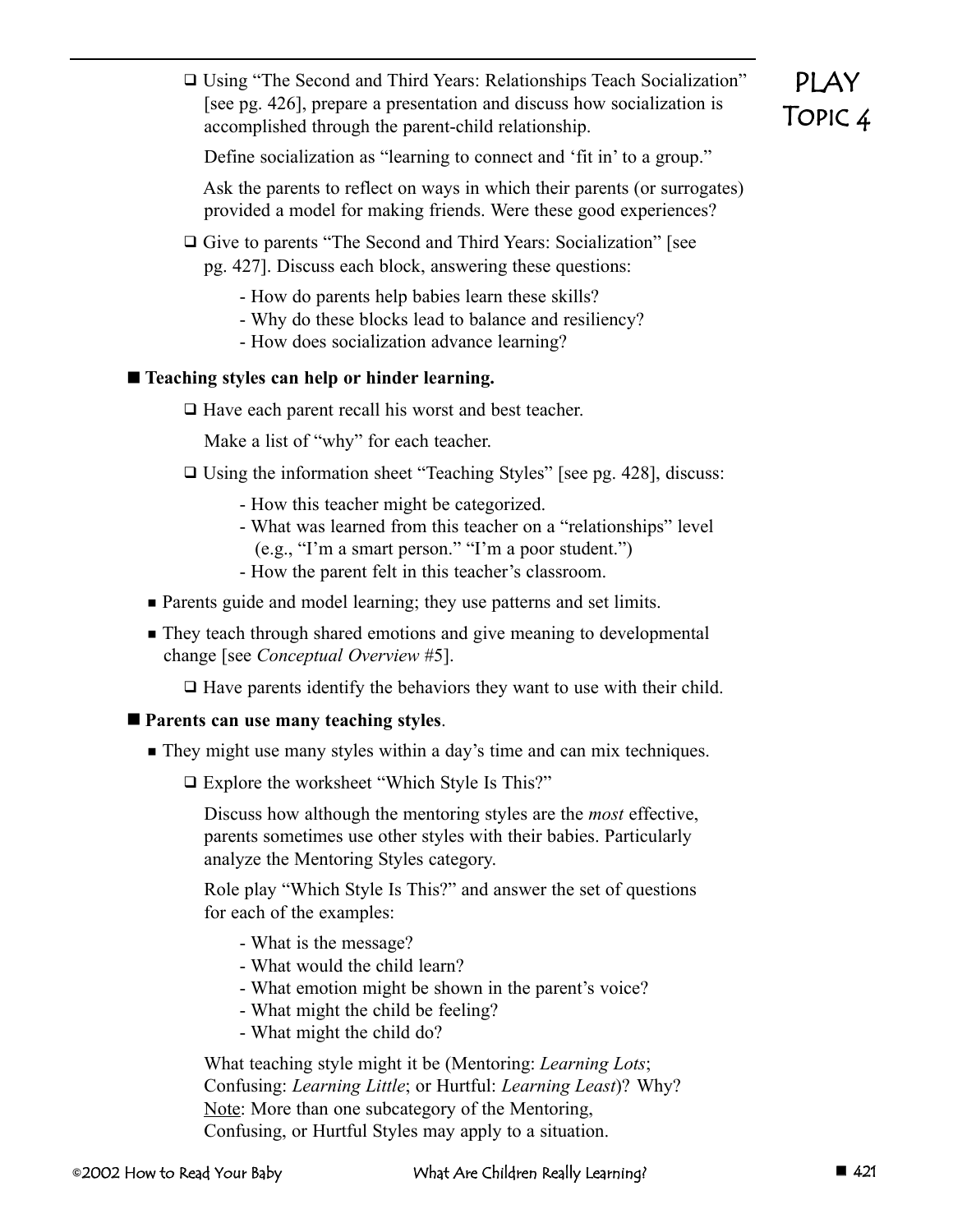- **Practicing new styles gives parents more choice in teaching and regulating** their babies' behavior.
- The mentoring styles, through practice, become habits.
	- □ Present the "Scaffolding Technique" [see pg. 429].

Discuss with the parent what she would do if she were using scaffolding techniques in an age-appropriate activity with her child.



### **DEMONSTRATION**

#### Demonstrate scaffolding techniques for a child of 9 to 20 months of age,

using a peg board game [see pg. 390] or another age-appropriate activity. As you are playing, discuss how you are scaffolding for success [see pg. 429].



### SUPERVISED PARENT-CHILD INTERACTION

What?

 Parent practices scaffolding techniques with her child, using several age-appropriate activities.

#### Why?

• The goal of this activity is for the parent to experience a sense of teaching by supporting her child's exploration and interest areas.

#### How?

- Suggest appropriate activities her baby could enjoy. Help the parent plan ahead for success, considering her baby's state and stage of development.
- Remind the parent to let her child make choices during the session, scaffold her baby's choice of activities, and use emotions to focus her child.
- Parent selects age-appropriate activities to do with her child and practices sharing positive emotions during one or more of these activities.



### **EVALUATION**

#### Evaluating the Parent-child Interaction

- □ Discuss the interactive experience.
	- What did the parent think her child learned and/or enjoyed?

#### Topic Evaluation and Closure

□ Parent completes "Checking What I Learned."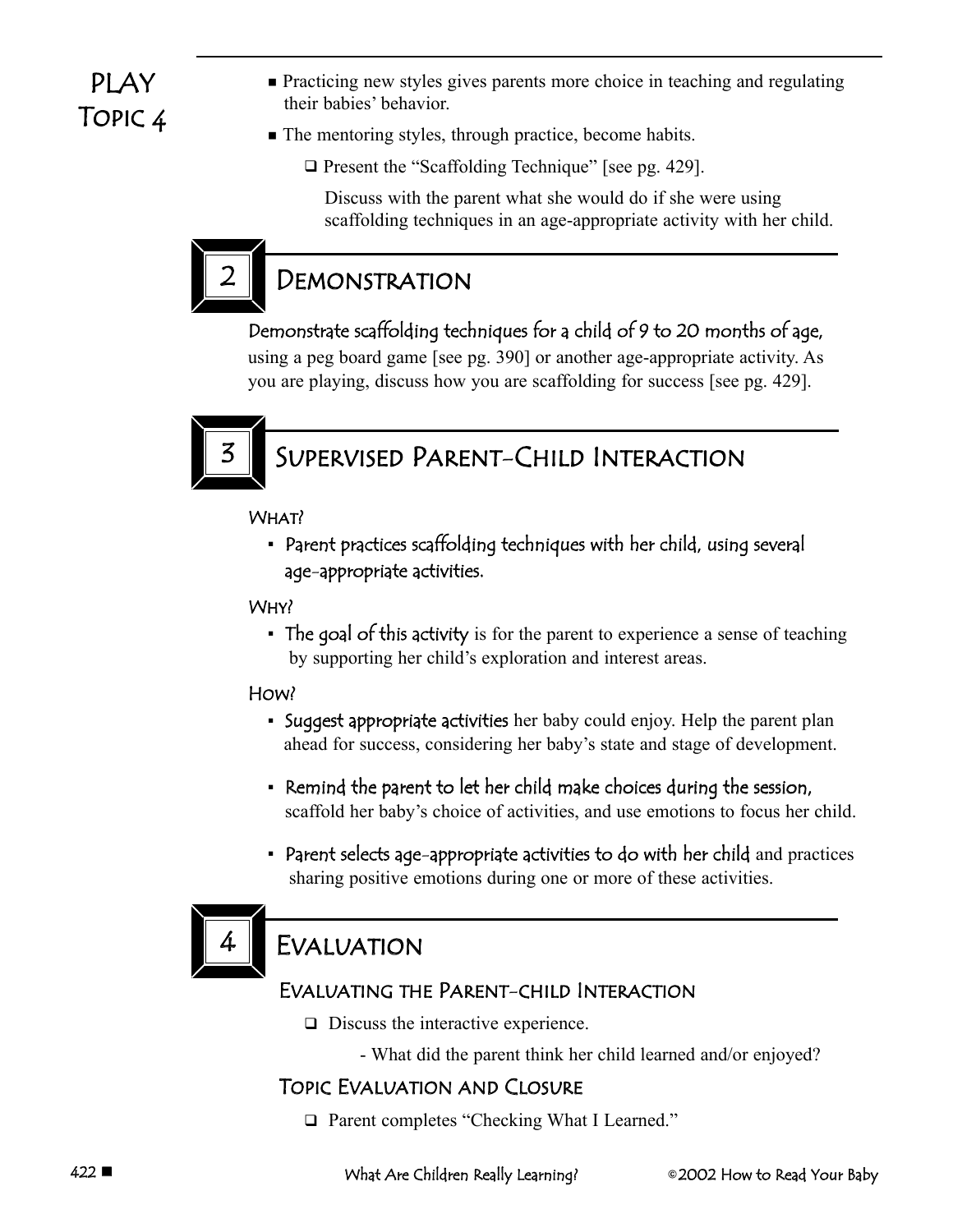

# Topic Enhancers

The ideas below are optional topic extenders. Parents may like to try them (as time and interest in a concept allow), or the parenting educator may use selected activities to help a parent explore a specific concept in greater depth.



### For a parent group:

- Parents make a mobile of Stabilization Blocks to hang at home.
- Parents have a "meet 'n greet" party. Invite grandparents or another childcare group in for group play. Model how to meet strangers and share toys. Stay focused on the children, *not* on parent-to-parent conversations.
- Parents keep a "Reporter's Notebook" for two days, taking notes about "Teaching Styles" they observe in classes, the childcare center, shopping center, or at home. Have the parent group discuss these notes. Which style did they observe most often?

#### Suggestions for the parent educator:

- Make a poster for the childcare center about "Stabilization" and "Socialization."
- Using "DOOZYS: What Are Children Really Learning?" discuss how sometimes when children feel unsure or are learning the rules of a group, they may do things that annoy their parents. Discuss examples/solutions. [Answer Key: 2, 3, 1, 6, 4, 5].



### For parents at home:

- Parent makes a poster about stabilization and places it where it will be a reminder.
- Parent discusses with the home visitor and other family members how babies and toddlers learn to get along in a family. What are some family rules and limits?
- Parent practices sharing positive comments with others when she and her child are out with others (even strangers). Parent observes how her child watches interactions.
- Parent plans a family party (e.g., cookies and apple juice before bed). Have everyone show celebration by modeling sharing, courtesy, helping, waiting to eat, etc.

#### Suggestions for the home visitor:

 Using "DOOZYS: What Are Children Really Learning?" discuss how sometimes when a child feels unsure or is learning the rules of a group, she may do things that annoy her parents. Discuss examples and solutions. [Answer Key: 2, 3, 1, 6, 4, 5].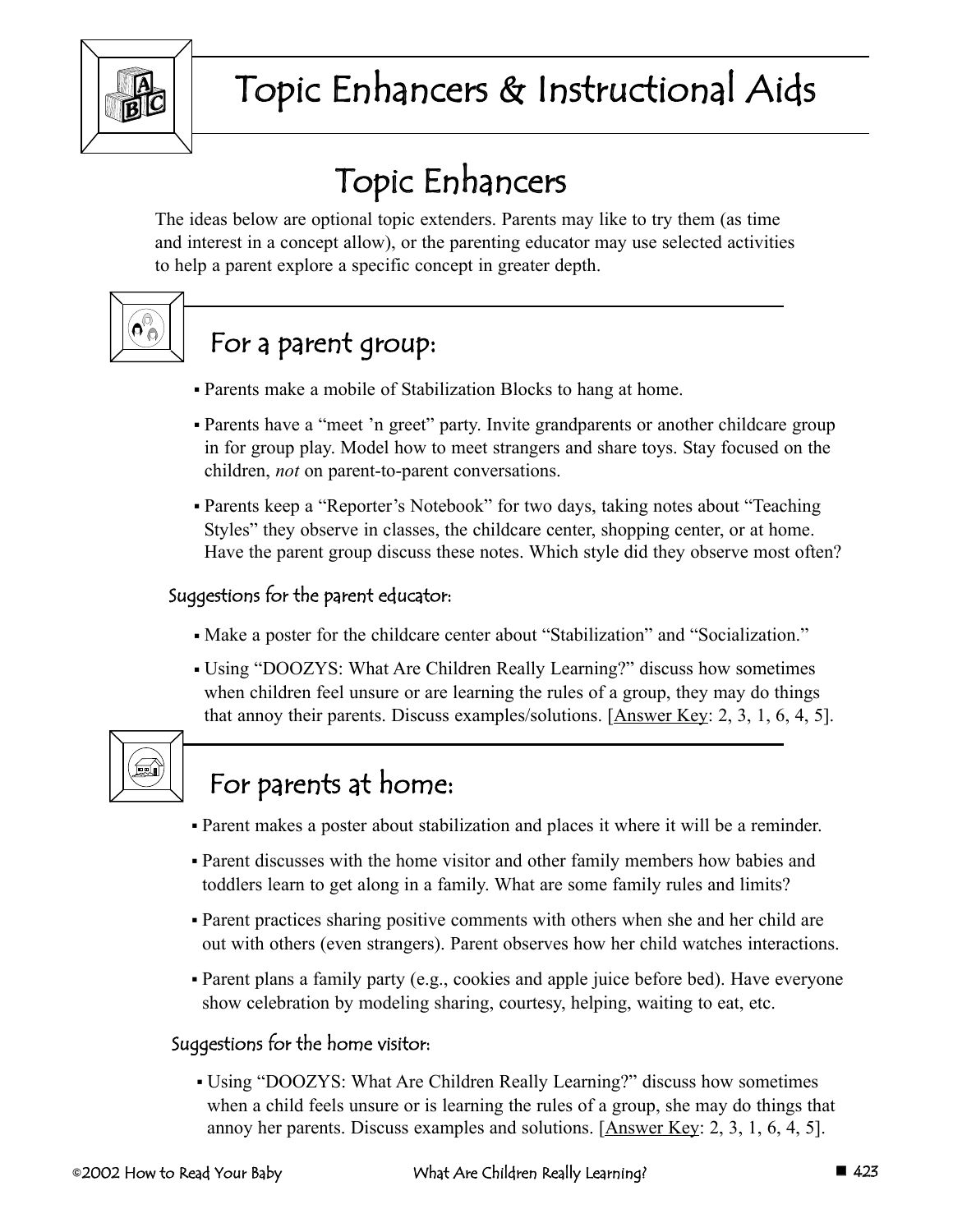

# The First Year: Relationships Give Stability

The first year is a time of survival and rapid change. Babies are learning about how their bodies work. Every day a new nerve connection is made and a new ability is gained. Imagine how confusing it would be if everything you knew and did was different every day!

#### Babies need a sense of stability in their changing world. Who will help them find equilibrium or balance?

- Parents provide the stable base that surrounds and nurtures babies through the first year.
- Parents are the emotional connection that will organize or disorganize baby's learning.
- Parents are the guide, providing experiences and setting patterns for learning.
- Parents give meaning to their baby's experiences.

Parents provide protection, warmth and nutrition, which gives babies feelings of safety and trust. When parents provide food and comfort to their newborn in a patterned way, they allow their baby's body to become regulated - and trust to develop. This gives their baby physical stability. This stability gives babies the confidence that will allow development and learning to begin.

Parents regulate emotional extremes and open pathways for learning. When parents hold their babies close, their babies calm to their body rhythms. This helps to stabilize a baby's exploding nervous system. Babies share the emotional rhythms of their parents. A positive emotional "shared space" teaches babies self-confidence and emotional stability. This gives babies feelings of balance and belonging.

Parents give babies feelings of identity and value. When parents return an infant's smile, a connection is made. Babies practice smiling and learn how others respond. A playful pattern is established. The baby is feeling powerful. The baby feels valued and loved.

Parents guide and structure babies' learning, which gives babies feelings of continuity. For example, parents give meaning to their baby's experiences. They plan ahead, set the stage, and define the structure for babies. "We always take a bath before dinner." "We always play the music box before bed." Parents set routines that become expected patterns in their baby's memory. Routines give babies a sense of constancy and continuity.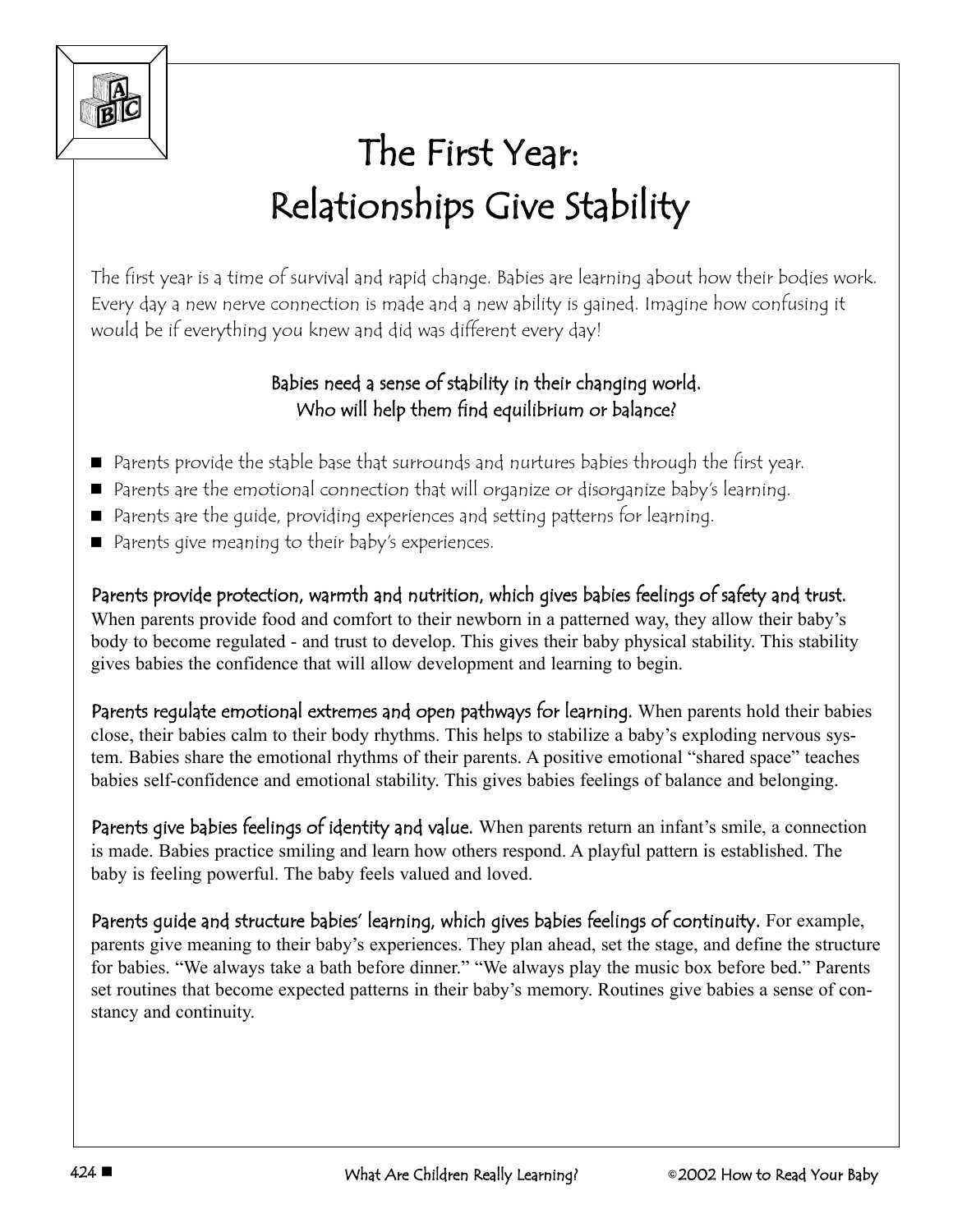

# The First Year: Providing Stability

The first relationships are the foundation for learning. What you do and say with your baby will help him or her feel confidence, trust, balance, continuity, belonging, and love. These feelings give your child stability. When parents provide stability, learning can occur.

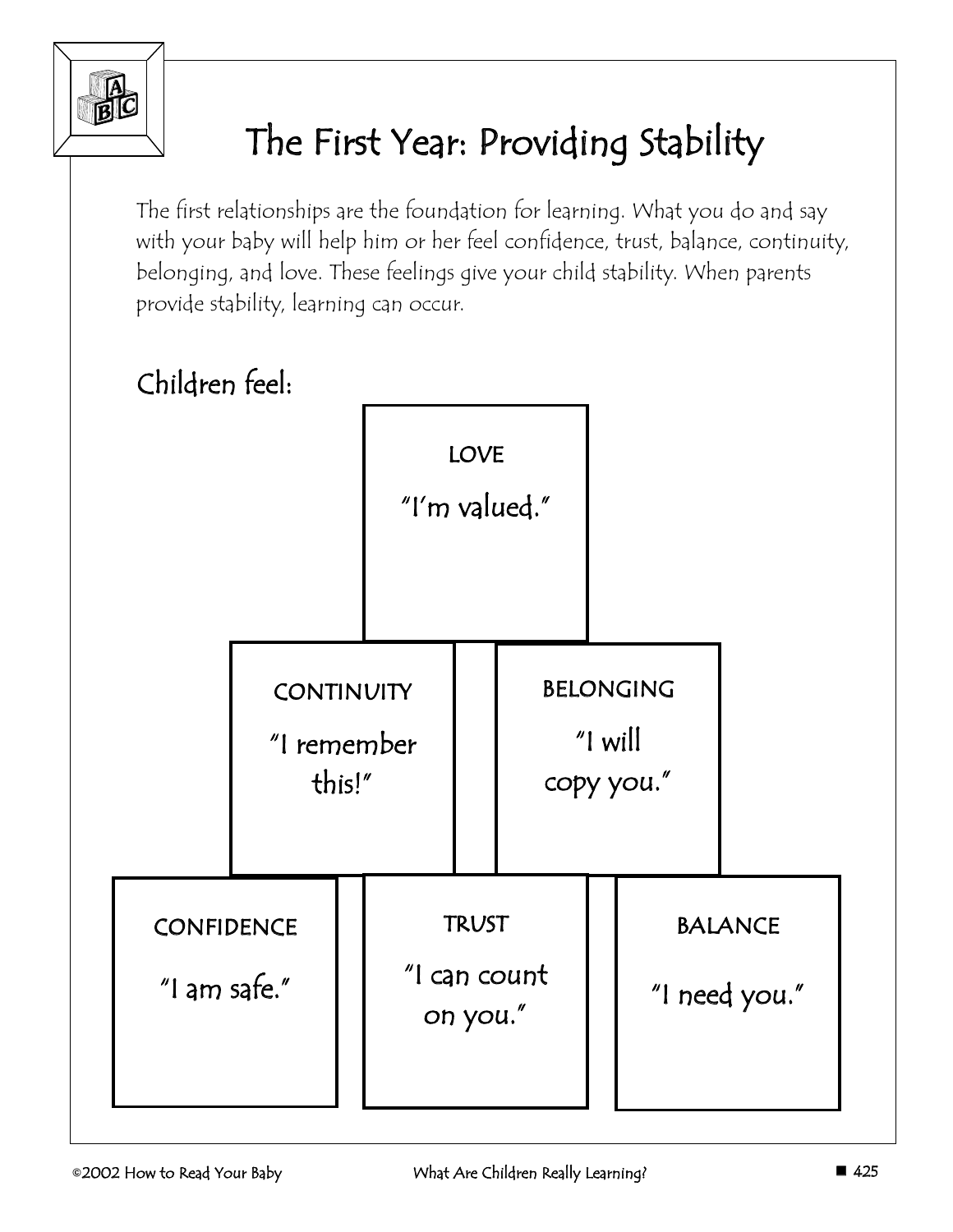

# The Second and Third Years: Relationships Teach Socialization

The second year is the age of initiative. Babies become toddlers. They start to walk and talk. They meet more people. They are more assertive and strong willed. "How do I get what I want?" "How do I manage my fear and my anger?" "Can I influence the people around me?" They are experimenting with relationships. "What if I don't do what I'm told?" "Where do I fit in with other people?" "Am I valued; am I loved?"

By the third year, toddlers begin to master social skills; they have learned some rules and limits; they know who smiles and who growls. They can talk and play. Keeping a memory image of their parents for confidence and guidance, they can feel safe being independent. The patterns they have learned will be their base for the future.

#### Who will show them how to behave, how to belong, how to value others?

- Parents are the first model of how to live with and enjoy other people.
- Parents demonstrate how to manage emotions and deal with frustrations.
- Parents celebrate the positives, giving their children resiliency.

Parents demonstrate how to manage emotions. The second and third years are times of exploration for toddlers — who have little information in memory. They become quickly angry or frightened and cannot regain balance. Parents steady children's emotions and teach them calm, clear alternatives and how to understand the feelings of others. They will learn emotional regulation.

Parents teach the do's and don'ts of behavior. Toddlers really want to please their parents. Toddlers copy actions more than they listen to or understand words. When parents join in with toddlers, they show them what they want. Through their example, "This is what we do," parents help their children master the rules and learn to fit in with others. They show toddlers how to eat, brush teeth, bathe, and dress. They show toddlers how to focus their attention, how to share a book, make a picture, or use a toy. Parents will shape what the toddler will like. They will learn behavioral control.

Parents show their children how to meet and enjoy other people. Children copy their parents' faces, voice tones, and actions. They watch their parents intently to learn how to behave. When parents are friendly with others, their children learn to make friends. When parents use words with their actions, children begin to use words; they learn to express ideas and feelings. Children join into a "shared space" with parents to learn how to relate and connect with others. Communication and social skills develop.

Parents support the development of independence. They allow their child to explore, experiment, and practice new skills, which encourages mastery. Parents can structure for a toddler's success. They teach problem solving and self-confidence grows.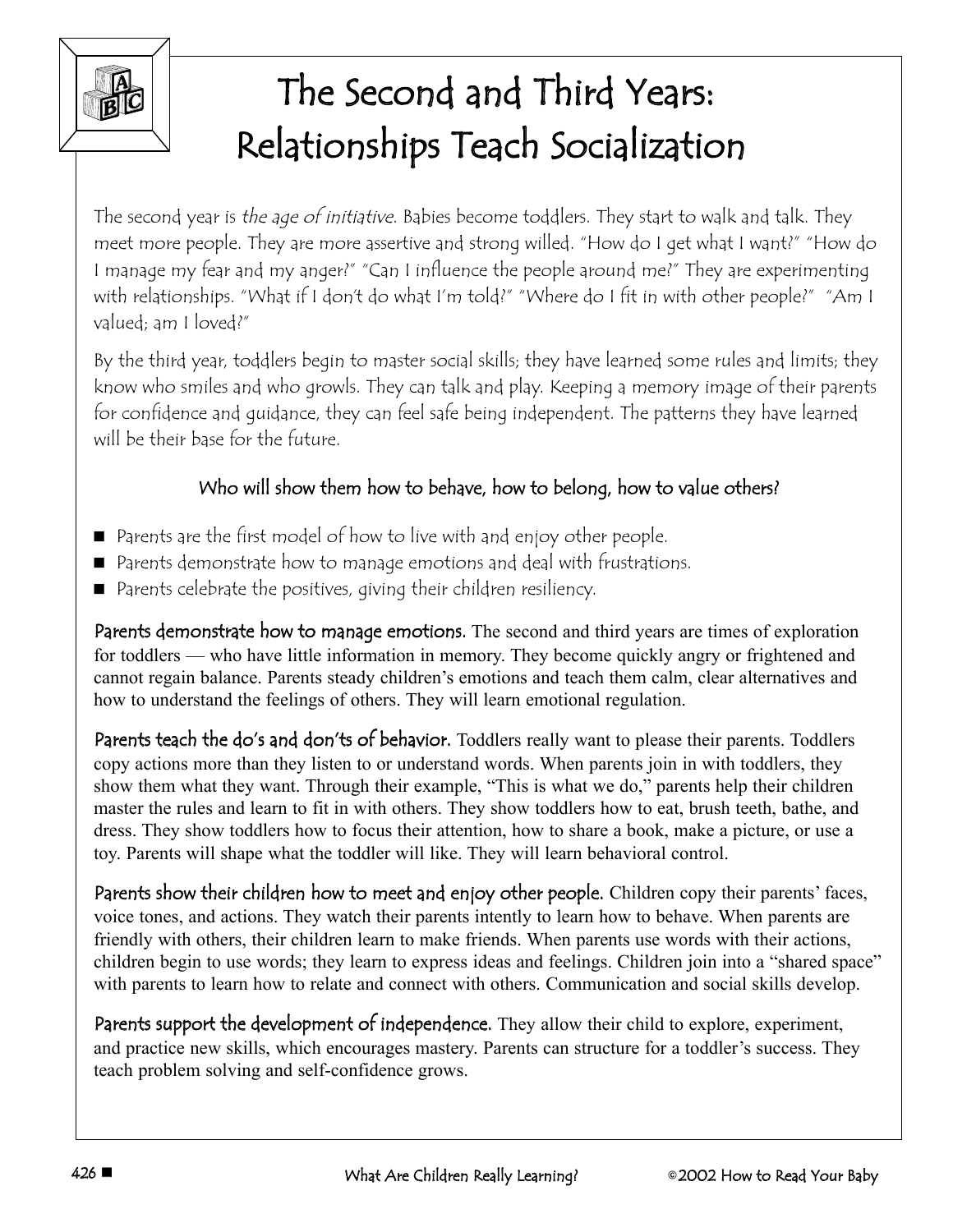

# The Second and Third Years: Socialization

The first relationships set the pattern for all others. By modeling and teaching, parents show children how to belong and learn from others.

### Children learn:

|                                                             |  | BELONGING<br>"I'm valued"<br>and<br>"I belong."                   |                                                                   |  |                                                 |  |                                                               |
|-------------------------------------------------------------|--|-------------------------------------------------------------------|-------------------------------------------------------------------|--|-------------------------------------------------|--|---------------------------------------------------------------|
|                                                             |  | SOCIAL SKILLS<br>"I can take turns,<br>help, share,<br>and wait." |                                                                   |  | COMMUNICATION<br>$\degree$ l can<br>use words." |  |                                                               |
| <b>INDEPENDENCE</b><br>"I can do it."<br>"I am in control." |  |                                                                   | <b>EMOTIONAL</b><br><b>REGULATION</b><br>"I can find<br>balance." |  |                                                 |  | <b>BEHAVIORAL</b><br><b>CONTROL</b><br>"I know<br>the rules." |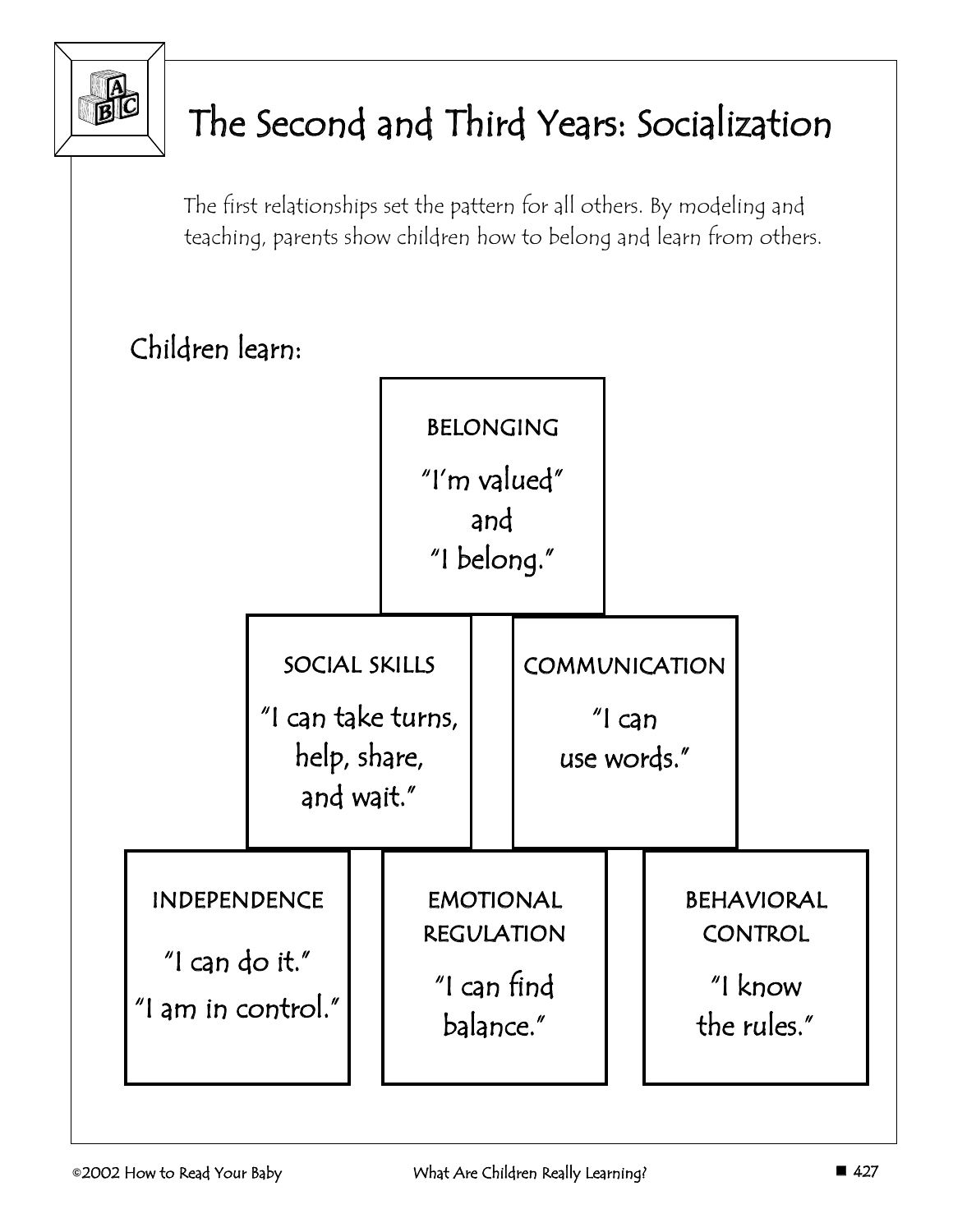|           | - Lets the child explore the task on<br>Uses interest, surprise, and joy<br>to focus the child on the task.<br>· Makes tasks into a game.<br>Finds developmentally<br>interesting tasks.<br>- Models the task.<br>his or her own.<br>INSTRUCTIVE<br>. Waits for the child to feel pride.<br>· Plans ahead, prepares the area.<br>- Lets the child choose the task.<br>-Joins the child's interest area.<br>"Lets the child try to "get it."<br>Takes turns with the child<br>· Expands the task.<br>SUPPORTIVE<br>and | · Distracts the child to a new task before<br>- Doesn't focus the child on the task.<br>he or she is finished.<br>PERMISSIVE<br>"Do you want to go to bed?" instead of "It is time to go to bed." | Asks the child to do a task, but then<br>· Has low expectations, for example,<br>doesn't believe the child can solve<br>problems or help clean up<br>does it for the child<br>. When talking, looks away from the child, instead of | Gives constant verbal instruction.<br>NAGGING/BLANING<br>- Threatens the child but does<br>not follow through.<br>THREATENING | · Points out problems. Ignores successes.<br>Allows frustration to be overwhelming.<br>Gives orders; doesn't teach or support.<br>- Blames the child if things don't work.<br>Watches. Does not model or join in<br>Sends too many messages at once<br>· Expectations for the child are<br>- Seems unaware of the child's<br>- Lets the child work alone.<br>developmental needs.<br>Gets angry quickly.<br>$C_2H_2H_3$ and $C_1$<br>too high.<br>puts<br>used. |
|-----------|-----------------------------------------------------------------------------------------------------------------------------------------------------------------------------------------------------------------------------------------------------------------------------------------------------------------------------------------------------------------------------------------------------------------------------------------------------------------------------------------------------------------------|---------------------------------------------------------------------------------------------------------------------------------------------------------------------------------------------------|-------------------------------------------------------------------------------------------------------------------------------------------------------------------------------------------------------------------------------------|-------------------------------------------------------------------------------------------------------------------------------|-----------------------------------------------------------------------------------------------------------------------------------------------------------------------------------------------------------------------------------------------------------------------------------------------------------------------------------------------------------------------------------------------------------------------------------------------------------------|
|           | Simplifies tasks and games.<br>Supports the child's ideas.<br>Invests the child in tasks.<br>Keeps the child focused.<br>Guides toward mastery.<br>- Praises small successes<br>builds self-confidence.<br>SCAFFOLDING                                                                                                                                                                                                                                                                                                | • Offers choices when no choice is intended:<br>Sounds unconvincing.<br>MIXED MESSAGE                                                                                                             | Promises to do something and then does not do it.<br>Has no single focus; suggests too many tasks.<br>Gives too many directions at one time.<br>establishing eye contact.                                                           | PERFECTIONIST/CONTROLLING<br>Insists on a specific way of<br>doing everything.                                                | Expects too much; is impatient.<br>• Chooses the task; controls how<br>them before the child's needs.<br>Criticizes imperfect attempts<br>· Talks about own needs;<br>materials and toys are<br>or results.                                                                                                                                                                                                                                                     |
| MENTORING | interest and mastery.<br>LEARNING LOTS<br>Children feel<br>STYLES                                                                                                                                                                                                                                                                                                                                                                                                                                                     | CONFUSING<br>STYLES                                                                                                                                                                               | confused, anxious,<br>LEARNING LITTLE<br>Children feel<br>or bored.                                                                                                                                                                 | HURTFUL STYLES                                                                                                                | LEARNING LEAST-<br>afraid, angry,<br>and defeated.<br>Children feel                                                                                                                                                                                                                                                                                                                                                                                             |

428 **■** What Are Children Really Learning?

them before the child's needs. . Is serious and often demanding. Is serious and often demanding.

© 2002 How to Read Your Baby

• Calls the child names:<br>"You dummy!" Calls the child names: *"You dummy!"*